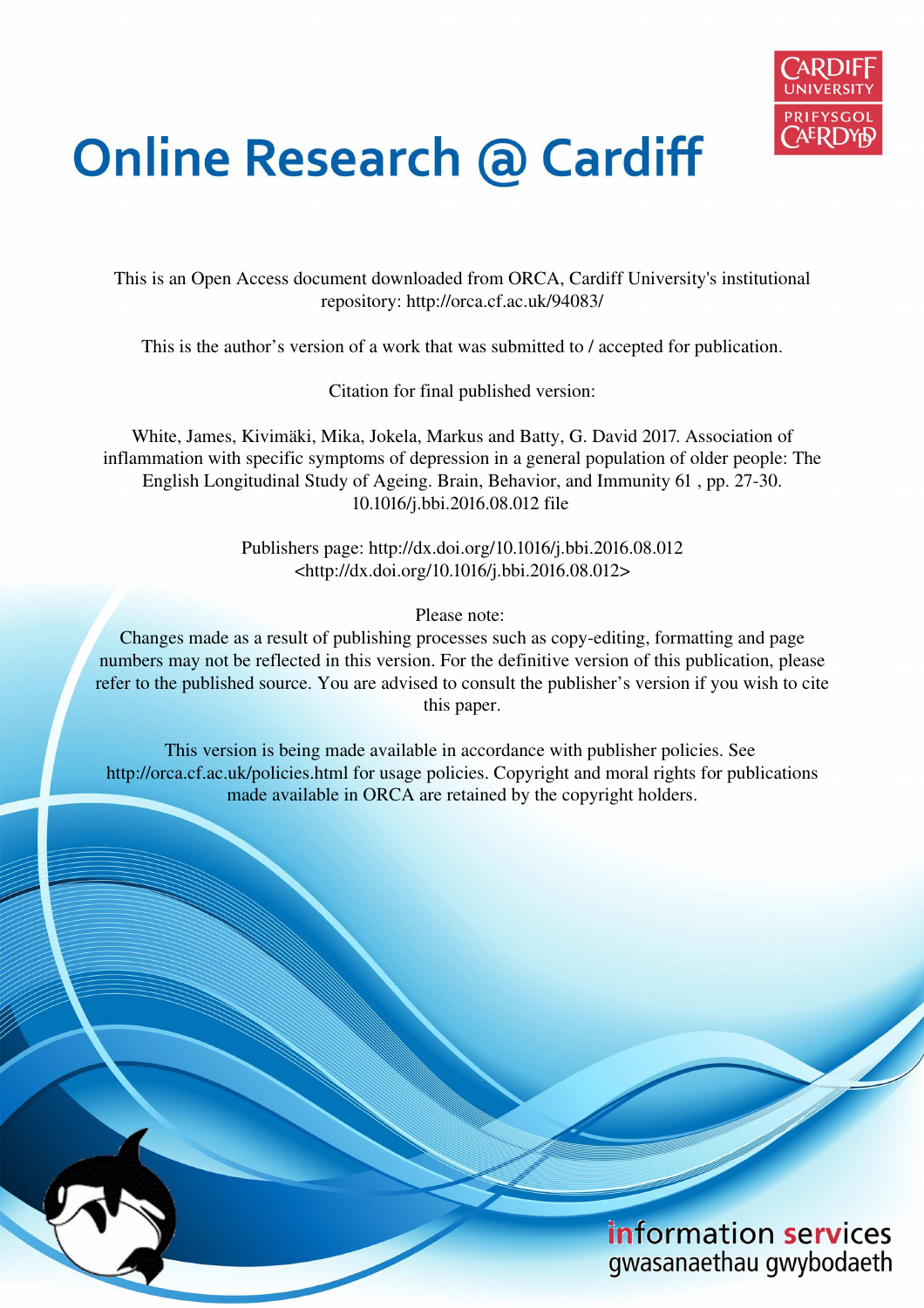### Accepted Manuscript

Association of Inflammation with Specific Symptoms of Depression in a General Population of Older People: The English Longitudinal Study of Ageing

James White, Mika Kivimäki, Markus Jokela, G. David Batty

| PII:<br>DOI:<br>Reference:                    | S0889-1591(16)30391-9<br>http://dx.doi.org/10.1016/j.bbi.2016.08.012<br>YBRBI 2941 |
|-----------------------------------------------|------------------------------------------------------------------------------------|
| To appear in:                                 | Brain, Behavior, and Immunity                                                      |
| <b>Received Date:</b><br><b>Revised Date:</b> | 24 March 2016                                                                      |
| <b>Accepted Date:</b>                         | 4 July 2016<br>21 August 2016                                                      |



Please cite this article as: White, J., Kivimäki, M., Jokela, M., David Batty, G., Association of Inflammation with Specific Symptoms of Depression in a General Population of Older People: The English Longitudinal Study of Ageing, *Brain, Behavior, and Immunity* (2016), doi:<http://dx.doi.org/10.1016/j.bbi.2016.08.012>

This is a PDF file of an unedited manuscript that has been accepted for publication. As a service to our customers we are providing this early version of the manuscript. The manuscript will undergo copyediting, typesetting, and review of the resulting proof before it is published in its final form. Please note that during the production process errors may be discovered which could affect the content, and all legal disclaimers that apply to the journal pertain.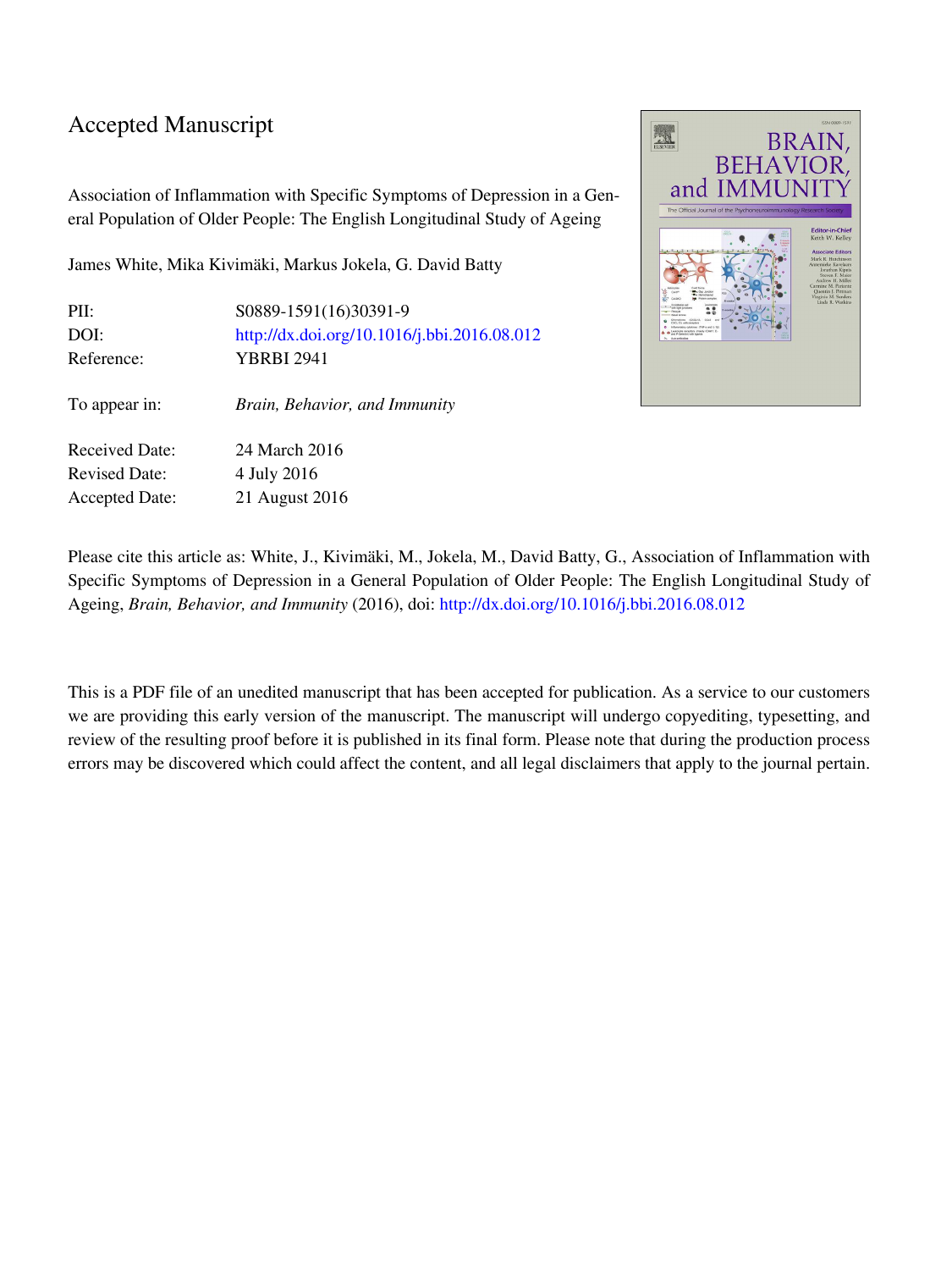**Association of Inflammation with Specific Symptoms of Depression in a General Population of Older People: The English Longitudinal Study of Ageing** 

*James White, PhD 1,2 whitej11@cf.ac.uk Mika Kivimäki, PhD 3,4 m.kivimaki@ucl.ac.uk Markus Jokela, PhD<sup>5</sup>markus.jokela@helsinki.fi G. David Batty, DSc <sup>3</sup>david.batty@ucl.ac.uk* 

<sup>1</sup>Centre for Trials Research, Cardiff University, Cardiff, CF14 4YS, UK <sup>2</sup>Centre for the Development and Evaluation of Complex Interventions for Public Health Improvement (DECIPHer), Cardiff University, Cardiff, CF14 4YS, UK <sup>3</sup>Department of Epidemiology and Public Health, University College London, London, WC1E 7HB, UK <sup>4</sup>Clinicum, Faculty of Medicine, University of Helsinki, Helsinki, Finland

<sup>5</sup>Institute of Behavioural Sciences, University of Helsinki, Helsinki, Finland

Corresponding author: James White, PhD, whitej11@cf.ac.uk Manuscript statistics: 2338 main text, 110 word abstract, 2 tables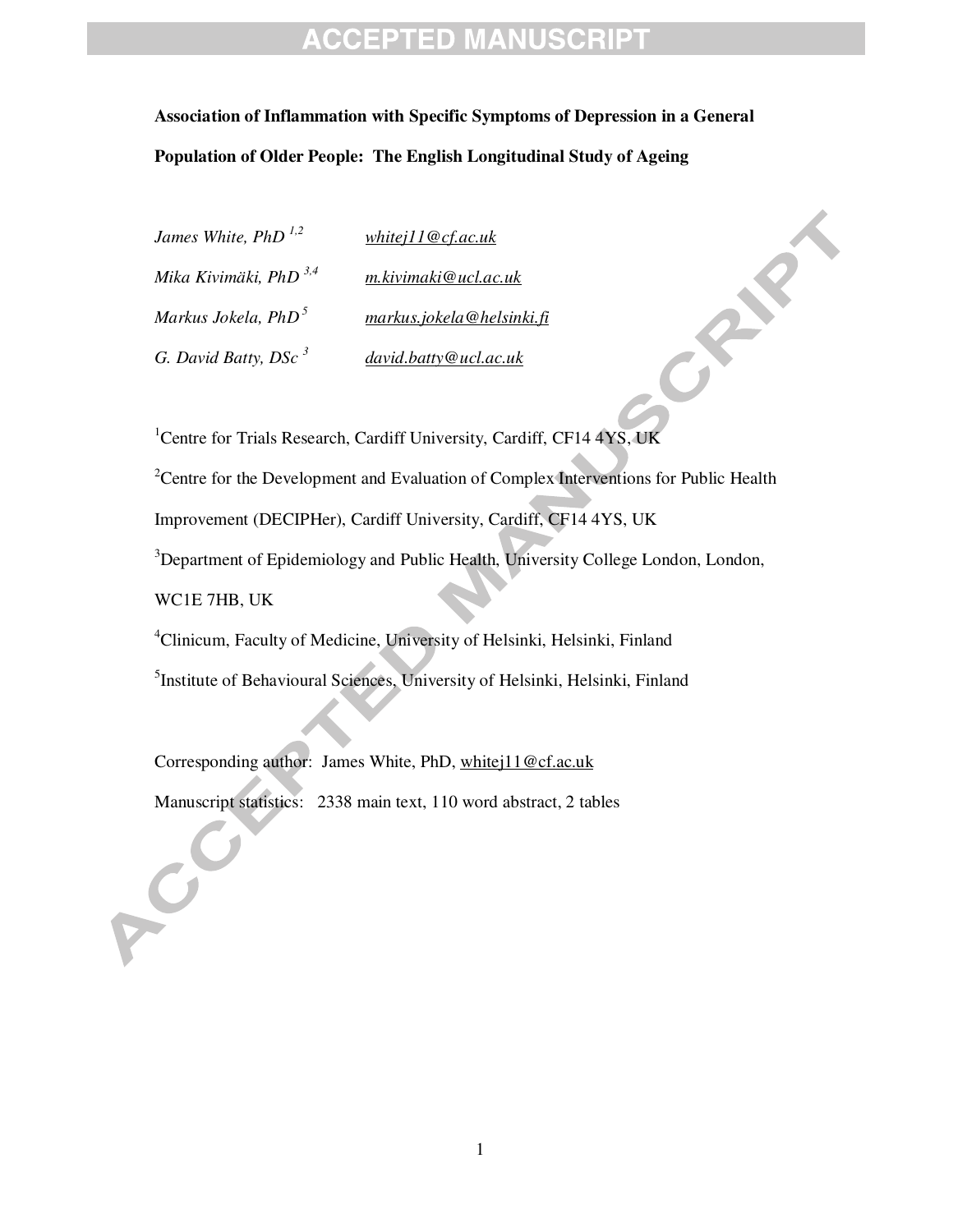#### **Abstract**

Elevated levels of inflammatory markers, such as C-reactive protein, are well documented in people with depression. Few studies have examined whether the association between inflammation and depression is symptom specific, and differs according to antidepressant treatment. Using data from the English Longitudinal Study of Ageing (*N* = 5 909), crosssectional analyses revealed a significant dose-response association between C-reactive protein and the symptoms of fatigue ( $P < 0.001$ ), restless sleep ( $P = 0.03$ ), low energy ( $P =$ 0.02) and feeling depressed  $(P = 0.04)$ , but not other symptoms. These associations were absent in users of anti-depressant medication. Our findings suggest the C-reactive proteindepression association is symptom-specific and modified by antidepressant treatment.

**Keywords:** C-reactive protein; depression; antidepressants.

**2000 - 22 Miles**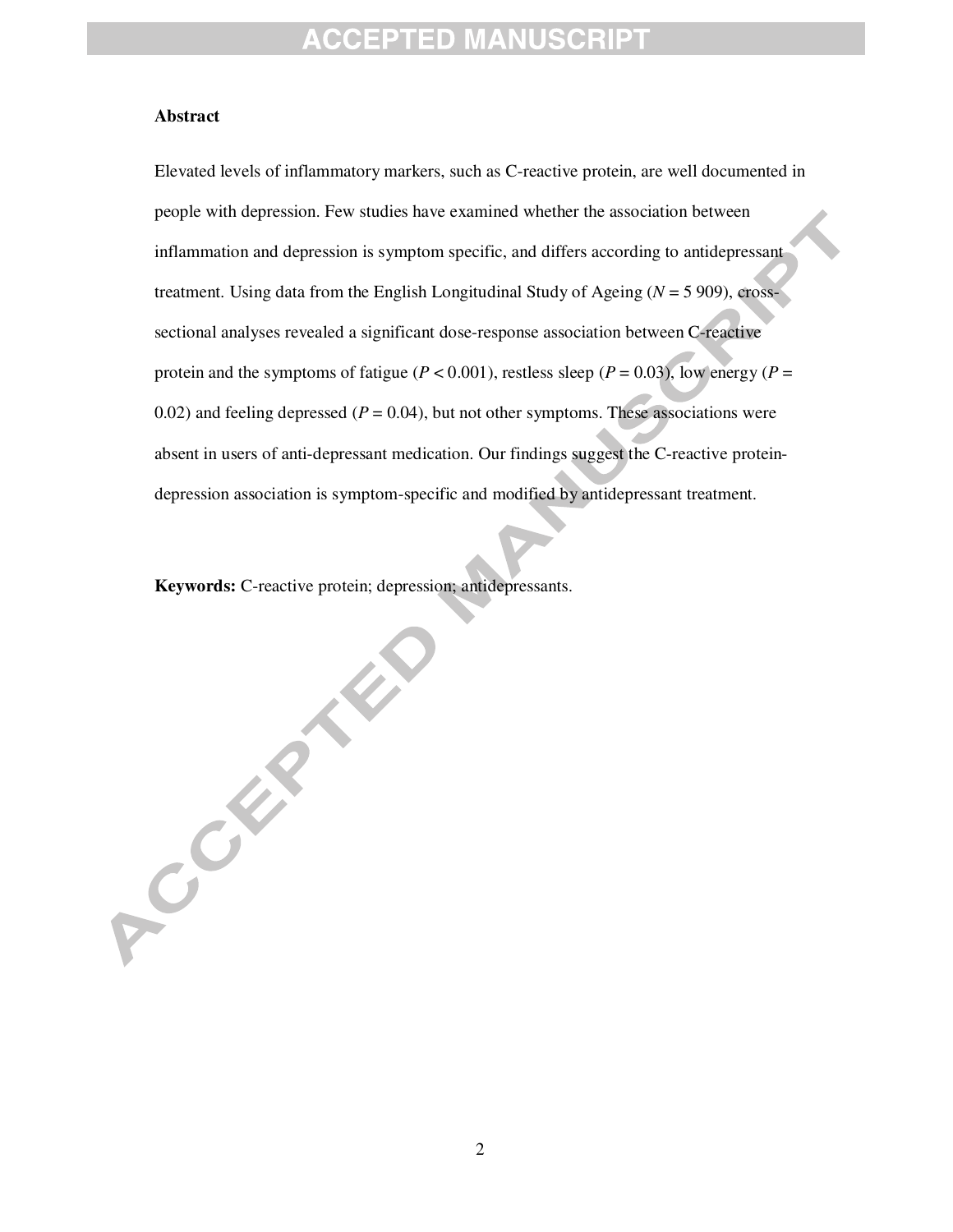### **CCEPTED MANUS**

#### **1. Introduction**

Levels of inflammatory markers, such as C-reactive protein (CRP), are elevated in people with symptoms of depression, although this is not a universal observation (Valkanova et al., 2013). In these studies, depression symptomology is commonly measured with an aggregate score of different symptoms which may mask symptom-specific effects (Valkanova et al., 2013).

Initial analyses into specific symptoms of depression found a significant association between CRP levels with an increased risk that participants reported they had "not accomplished much recently" and felt "like giving up", but not "often feeling nervous or stressed" (Wium-Andersen et al., 2013). These analyses were not, however, mutually adjusted for other symptoms, so they could be attributed to either somatic (e.g., fatigue) or psychological symptoms (e.g., feelings of low self-worth). In a recent item-level analysis of the US National Health and Nutrition Examination Survey, investigators adjusted these associations for the effect of other depressive symptoms and found CRP was independently associated with somatic (e.g., reports of tiredness, lack of energy, sleep problems and lack of appetite) but not psychological symptoms of depression (e.g., reports of depressed mood, anhedonia, feelings of self-worth) (Jokela et al., 2016).

We examined these relationships in the English Longitudinal Study of Ageing (ELSA), a population of older people in whom levels of inflammatory markers and the occurrence of depression tend to be higher. Additionally, given that antidepressant drug therapy can have an inflammation-lowering effect (Hannestad et al., 2011), we explore the link between inflammation and specific symptoms of depression according to the use of such medication.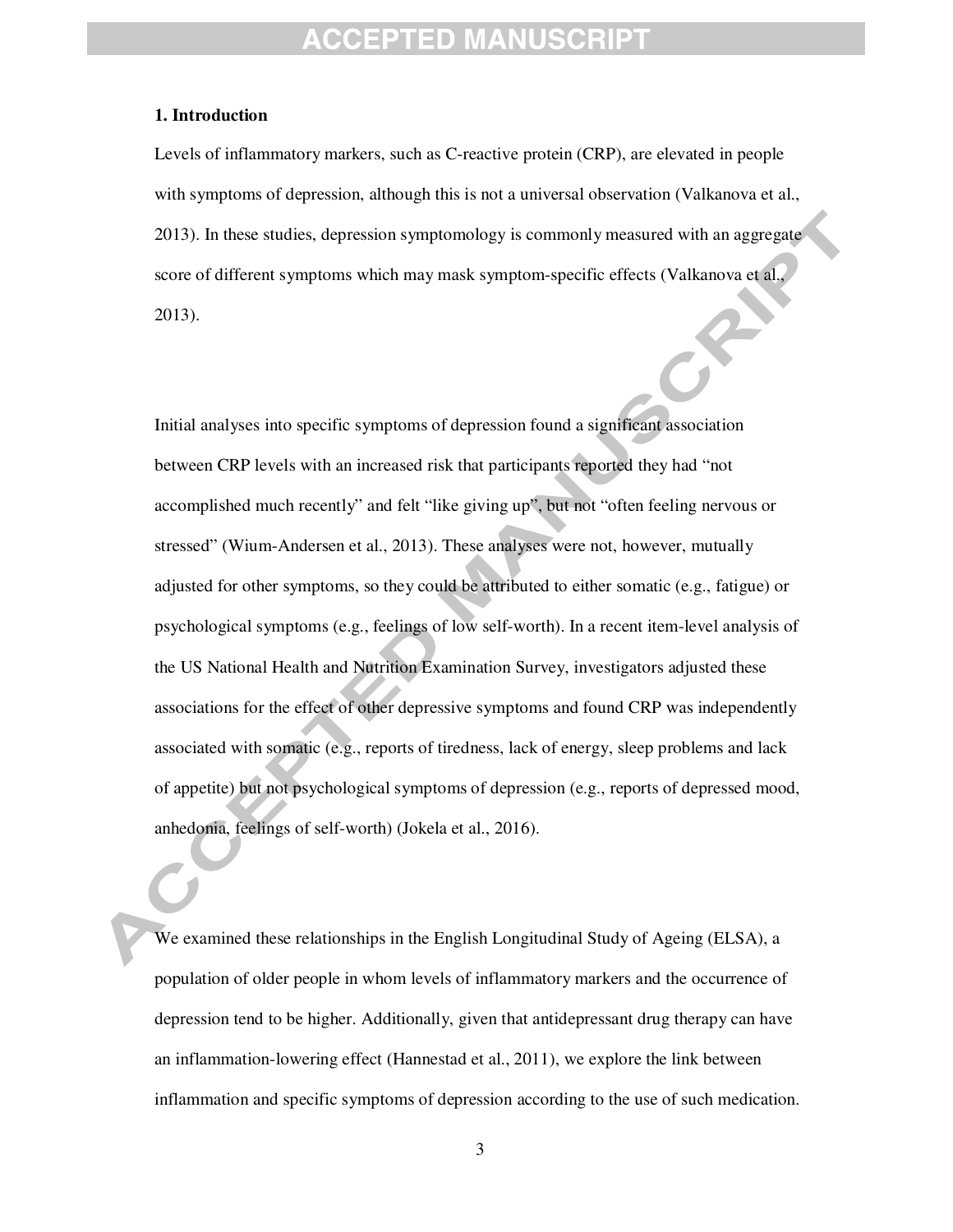### EPTED MANU

#### **2. Materials and methods**

#### *2.1 Participants*

 older people (Steptoe et al., 2013). Ethical approval was given by the National Research Initiated in 2002/03 when study members were 50 years of age or older, the ELSA is an ongoing, biennial, nationally representative, multi-disciplinary prospective cohort study of Ethics Service (MREC/01/2/91) and written informed consent obtained from all participants.

For the present analyses, we report on data collected at wave six (2012-2013), when blood samples for CRP and medication use were collected by nurses (Steptoe et al., 2013). A total of 10 601 participants attended the wave six assessment, with 4 476 excluded from our analysis owing to missing data on CRP, or incomplete data on depressive symptoms, medication use, or potential confounding or mediating factors (n=216), resulting in a final sample size of 5 909 (mean age, 66 years; 54.9% female). Missing values on CRP were due to exclusions placed on participants who had a clotting or bleeding disorder (e.g., haemophilia or low platelets), those who had ever had a fit or convulsion in the last five years, were currently taking anticoagulant drugs (e.g., warfarin), or were unwilling to give their consent in writing for the drawing of blood (Steptoe et al., 2013).

#### *2.2 C-reactive protein*

CRP was measured using standard procedures (median, 1.6 mg/L; interquartile range, 0.8- 3.2 mg/L) (Bridges et al., 2012) and analysed using the N Latex CRP mono Immunoassay on the Behring Nephelometer II Analyzer (Dade Behring, Milton Keynes, UK). As the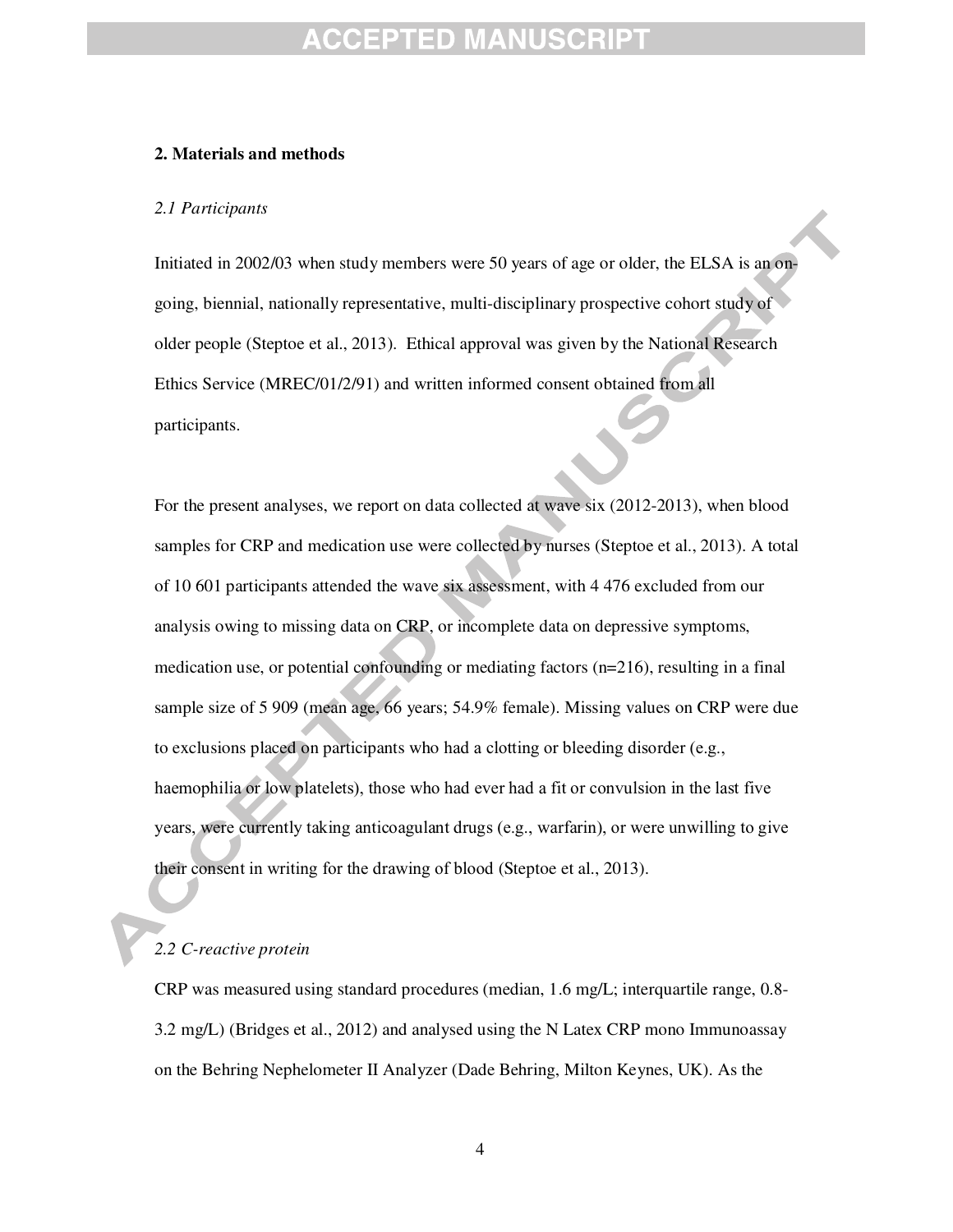original (Shapiro-Wilk test:  $V = 2169.78$ ,  $P < 0.001$ ) and log-transformed ( $V = 30.79$ , *P*<0.001) CRP data were originally skewed, we categorized values into quartiles.

#### *2.3 Depressive symptoms*

 properties to the full 20-item CES-D (Turvey et al., 1999). Items captured information on Depressive symptoms were assessed using the eight-item version of the Center for Epidemiological Studies-Depression scale (CES-D) which has comparable psychometric whether or not participants had experienced different symptoms of depression, "much of the time" in the past week. Items were categorised according to a 3-factor solution (negative affect, anhedonia, somatic) identified in an analysis of CES-D data across five cohort studies (Carleton et al., 2013). We characterised items loading on negative affect and anhedonia factors as assessing psychological symptoms, resulting in three somatic symptoms ("everything I did was an effort", "sleep was restless" and "I could not get going") and five psychological symptoms ("enjoyed life", "felt depressed", "happy", "lonely", "felt sad").

#### *2.4 Confounding variables*

Information on self-reported physician-diagnoses of autoimmune and inflammatory disorders were recorded (diabetes, rheumatoid arthritis, and coronary heart disease). The use of medications with an anti-inflammatory effect (glucocorticoids and beta blockers), antidepressants and body mass index (BMI) were assessed during a visit to participants' homes by nurses. Antidepressants, glucocorticoids and beta blockers were categorized using the British National Formulary (BNF) 61 ("British National Formulary (BNF) 61 - March 2011").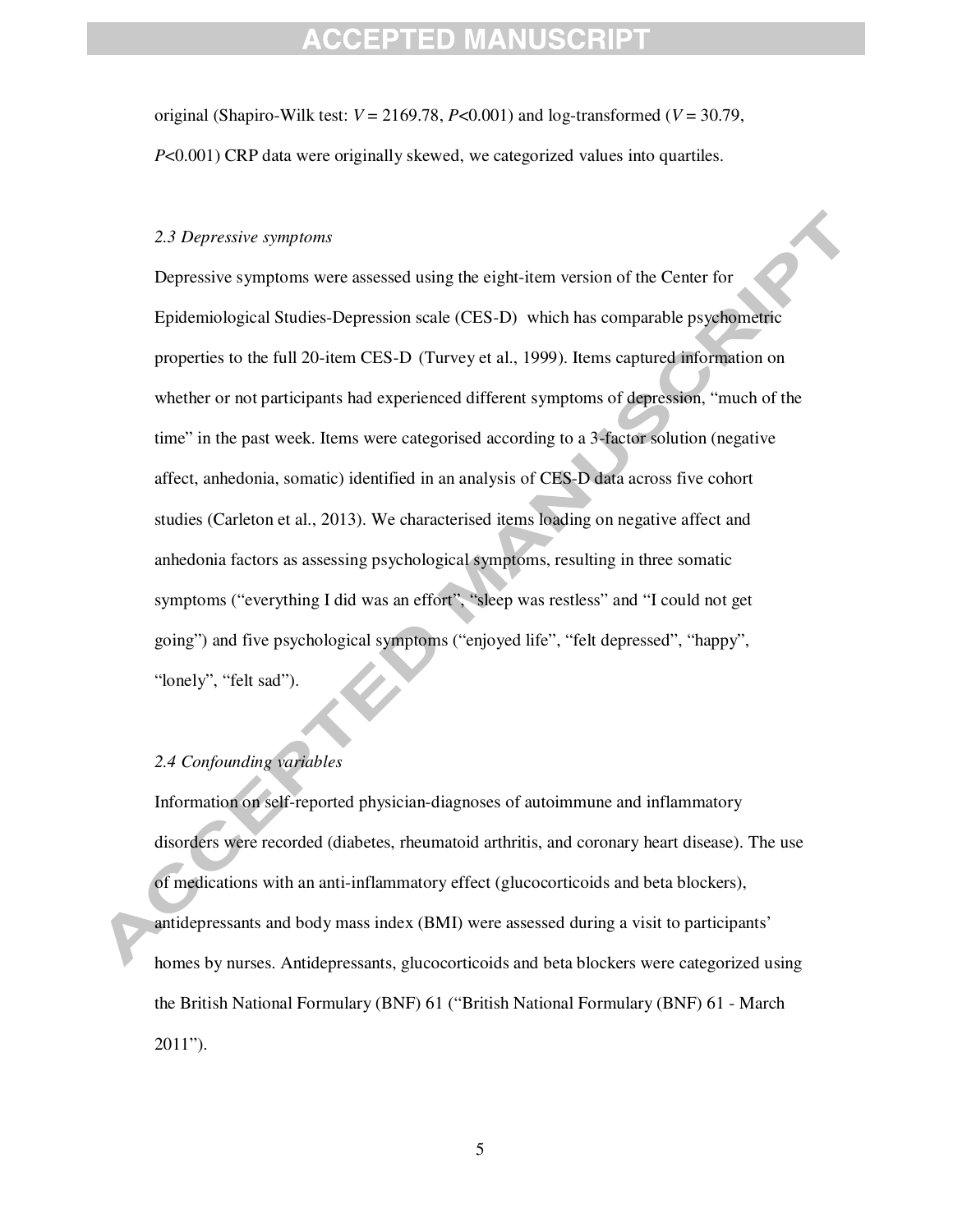### CEPTED MANUS

#### *2.5 Statistical analysis*

 autoimmune and inflammatory disorders, glucocorticoids and beta blockers (model 1). We We used  $\chi^2$  test to examine differences in categorical variables. Depressive symptoms were treated as dichotomous variables (no=0, yes=1). We examined associations between quartiles of CRP and individual CES-D items in separate logistic regression models in which effect estimates were adjusted for sex, age, and race/ethnicity, and the sum of the remaining items (to account for the overlap between different depressive symptoms), then additionally adjusted for BMI (model 2). We tested for a difference in the trend across quartiles of CRP using orthogonal polynomial contrasts. We then included an interaction term between quartiles of CRP and antidepressant treatment.

A sensitivity analysis using linear regression examined the association between CRP with the sum of the three items assessing somatic symptoms, and also the sum of the five psychological symptoms. All analyses were conducted using Stata 13.

#### **3. Results**

#### *3.1 Association between C-reactive protein and depressive symptoms*

After adjusting for autoimmune disorders, inflammatory disorders, and anti-inflammatory medication there was an independent, dose-response association between quartiles of CRP and somatic symptoms relating to everything being an effort (odds ratios [ORs] of 1.20, 1.31, and 1.97 for the second, third, and fourth quartiles of CRP respectively, compared with the first; *P* for trend <0.001), restless sleep (ORs of 1.11, 1.15, and 1.37; *P* for trend = 0.002), and not being able to get going (ORs of 1.33, 1.40, and 1.60; *P for trend* = 0.007). The association with negative affect ("felt depressed") was also statistically significant (*P for trend* = 0.03); but for other items relating to affect (sadness) and anhedonia were not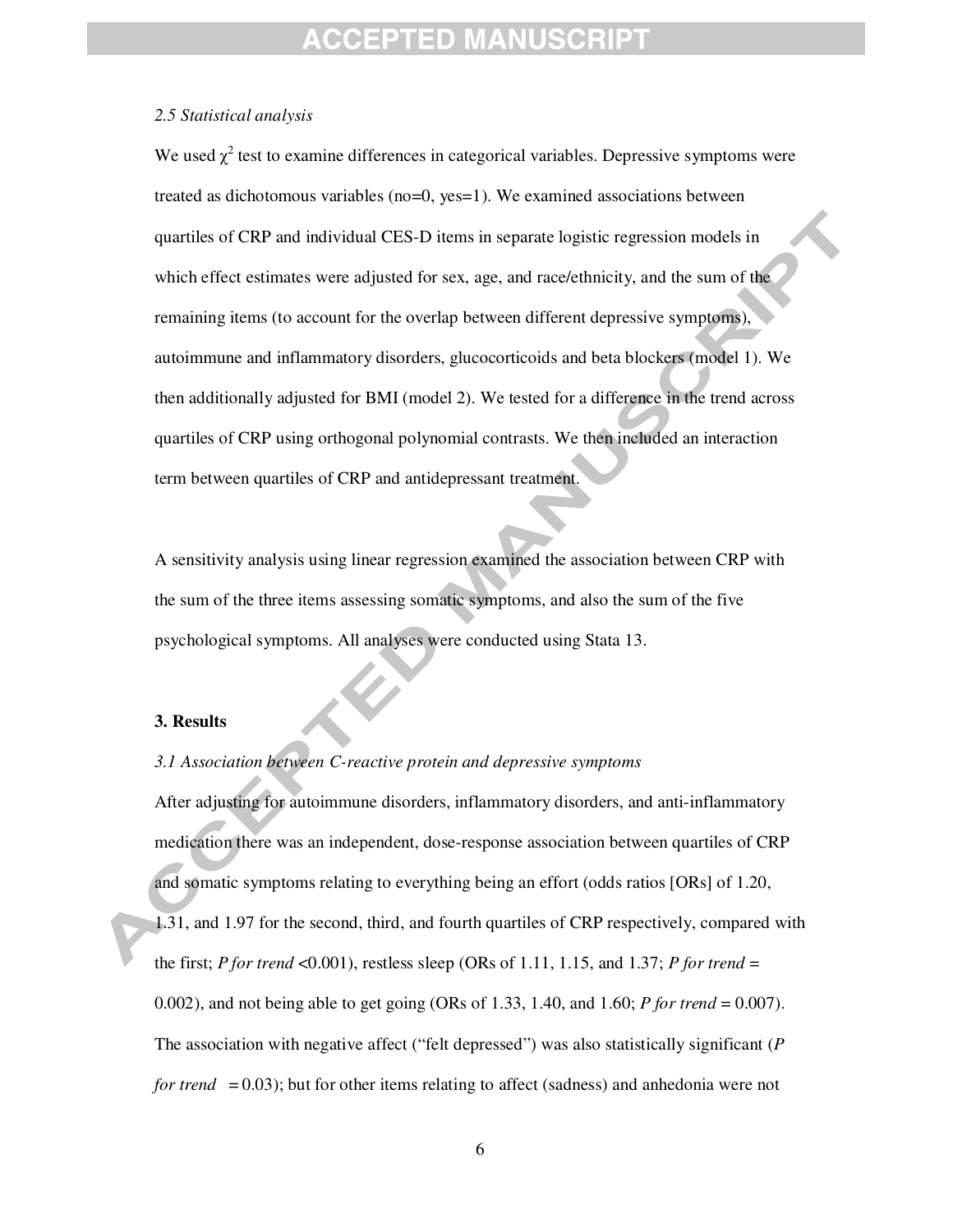(Tables 1 and 2). Additional adjustment for BMI partially attenuated estimates for restless sleep (ORs of 1.08, 1.11, and 1.30; *P for trend* = 0.002) and not being able to get going (ORs of 1.28, 1.31, and 1.45; *P for trend* = 0.02).

*3.2 Association between C-reactive protein and depressive symptoms stratified by antidepressant use* 

For the one in ten participants who took antidepressants (10.6 %), the association between CRP and all but the symptoms of restless sleep (model 1:  $P = 0.03$ ; model 2:  $P = 0.04$ ) and feeling depressed  $(P = 0.02)$  were not significant at conventional levels (model 1: Tables S1) and S2). In contrast, among study members not treated with antidepressants, there was an independent dose-response association for somatic symptoms (Table S3). The associations between CRP and restless sleep ( $P = 0.16$ ) and not being able to get going ( $P = 0.12$ ) were attenuated after adjustment for BMI, whereas the association for everything being an effort was not ( $P < 0.001$ ).

There was a non-significant association between quartiles of CRP and psychological symptoms among those untreated with antidepressants (Table S3), and an inverse association between CRP and feeling depressed  $(P = 0.02)$ . A significant interaction indicated the dose-response trend was stronger in those untreated than treated with antidepressants for the items relating to fatigue/ low motivation - everything being an effort (*P for a difference in trend* = 0.02) and restless sleep (*P for a difference in trend* = 0.04, see Supplementary Fig. 1).

#### *3.3 Sensitivity analyses*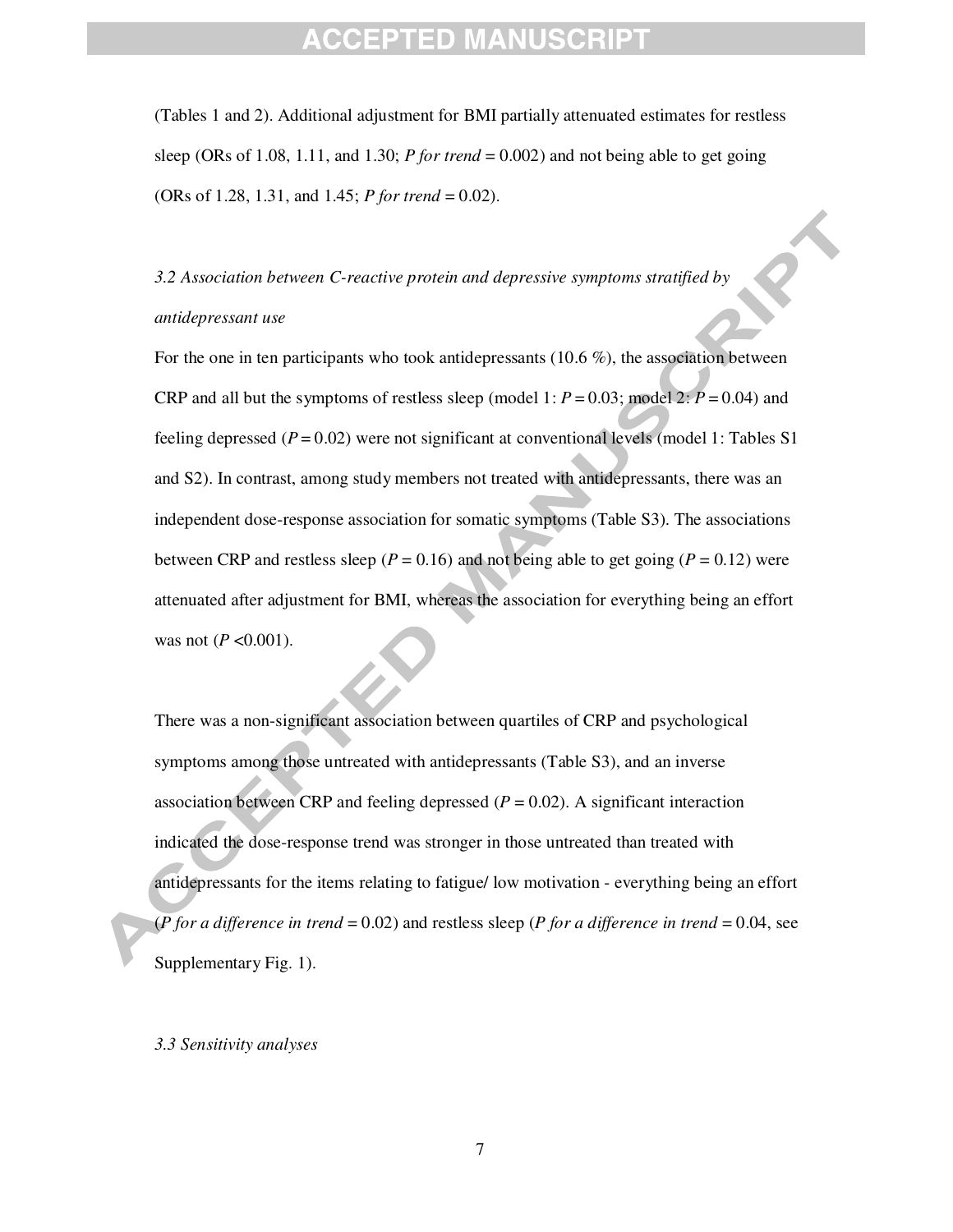People with missing data had fewer symptoms of depression (*P*<0.001), except restless sleep  $(P=0.09)$ ; fewer reported baseline heart disease  $(P=0.005)$ , diabetes, rheumatoid arthritis and used antidepressants  $(P<0.001)$ ; they had a lower body mass index and level of CRP ( $P < 0.001$ ), more took beta blockers ( $P = 0.03$ ), but no differences were found by age, sex, or the use of glucocorticoids (*P*>0.05). The pattern of attenuation for our main results was replicated in models using the sum of the items assessing somatic (Tables S5) or psychological symptoms (Tables S6).

#### **4. Discussion**

We replicated the association between circulating CRP levels and the somatic symptoms of fatigue, restless sleep, and low levels of energy, in a representative community-based cohort of older adults. Importantly, we only found this association to be present in individuals who did not take antidepressants. This suggests that antidepressants modify the association between CRP and the somatic symptoms of depression, in particular symptoms related to fatigue and low motivation.

The graded association between CRP with restless sleep, fatigue and low motivation was partially explained by differences in BMI. This pattern of attenuation replicates that found in previous studies of CRP and the treatment for depression in elderly men (Almeida et al., 2007) and depressive symptoms on the Patient Health Questionnaire in US Army soldiers (Douglas et al., 2004). Our results extend these findings to suggest that the attenuation by BMI may be more relevant for somatic than psychological symptoms. This attenuation could be due to confounding, whereby BMI increases levels of CRP and somatic depressive symptoms. However, it is also possible that BMI mediates the influence of CRP on somatic depressive symptoms, or that BMI influences CRP levels which, in turn, induce depressive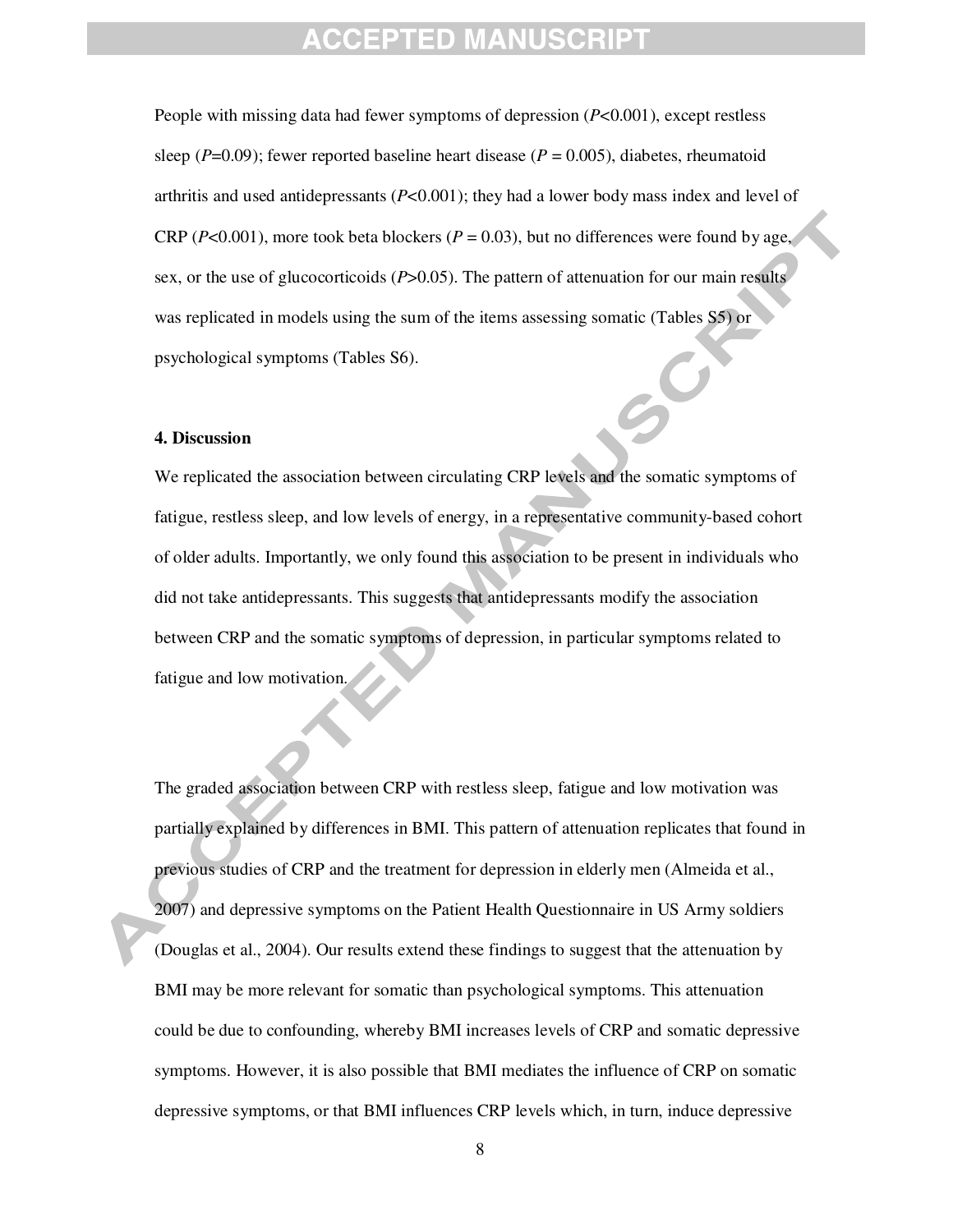symptoms. No attenuation was found for the CES-D item on "everything they did was an effort" suggesting that this symptom is linked to CRP independently of the effects of BMI.

 pathways (Hannestad et al., 2011), which is consistent with a meta-analysis showing Antidepressant use appeared to modify the association between CRP and somatic symptoms. Antidepressants may exert part of their effect through inhibition of inflammatory inflammation is reduced after antidepressant treatment among people with depression (O'Brien et al., 2006), and two clinical trials showing decreases in interleukin-6 (Abbasi et al., 2012) and CRP (Raison et al., 2013) were associated with the treatment response from antidepressants.

Our study has a number of strengths. It is the first study to examine the association between specific symptoms of depression and CRP according to antidepressant use. That the pattern of results we found closely replicates those from a US-based, younger cohort (US NHANES mean age = 48 years) (Jokela et al., 2016) and two population-based Danish studies (Wium-Andersen et al., 2013), with different measures of depressive symptoms, supports the generalizability of our findings. The main limitation of this study is loss to follow-up, a perennial problem in longitudinal studies. The eligibility criteria placed on participants to provide a blood sample means those included may have been healthier than the overall cohort. The smaller number of antidepressant users meant we had less power in analyses for users than non-users. In addition, the possibility of survivor bias is a concern with any study of aging, where fewer unhealthy participants with high levels of CRP are available for analysis, such that the association with depressive symptoms might be underestimated. To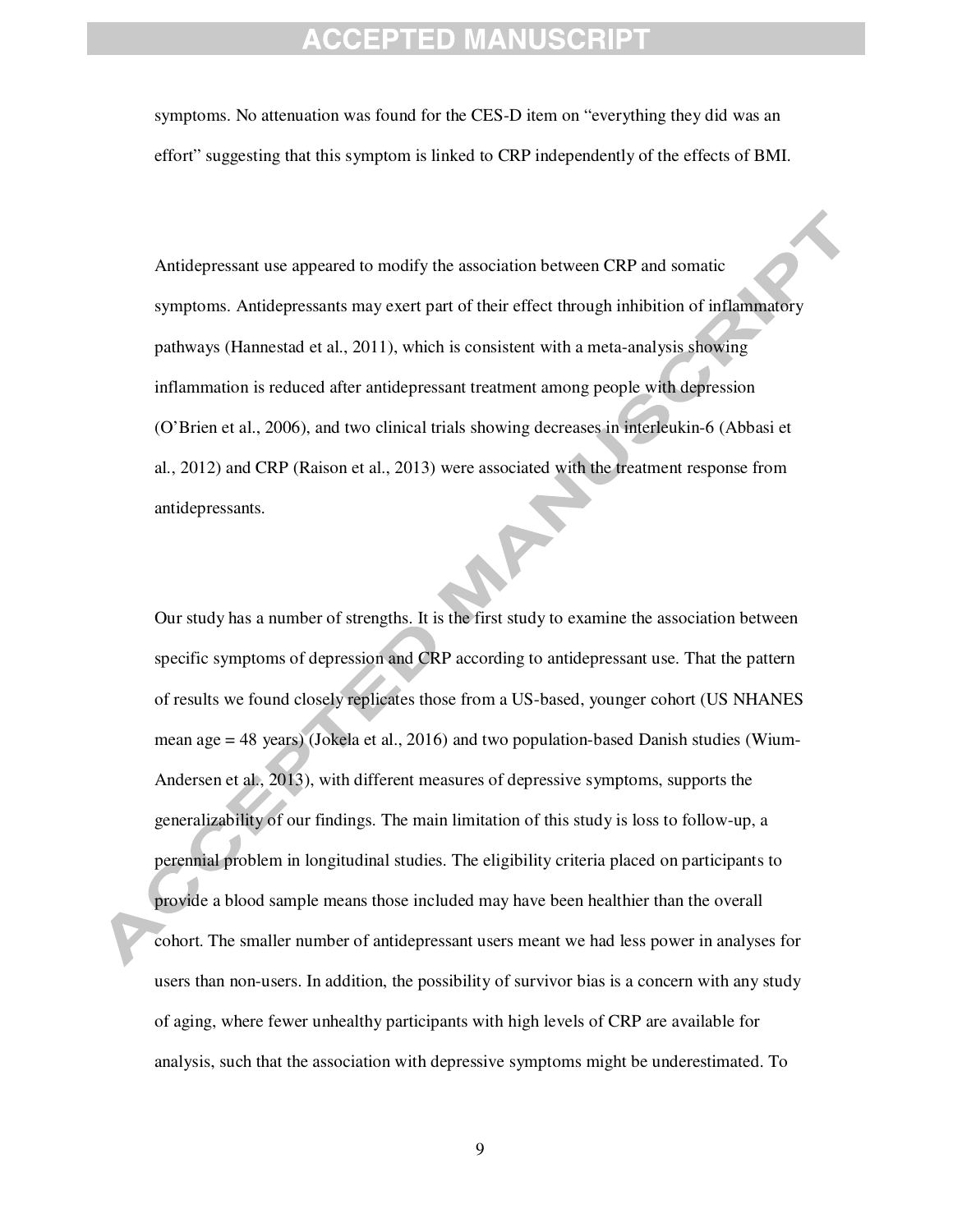influence the pattern of results we found, this bias would, however, have to operate

systematically according to antidepressant use.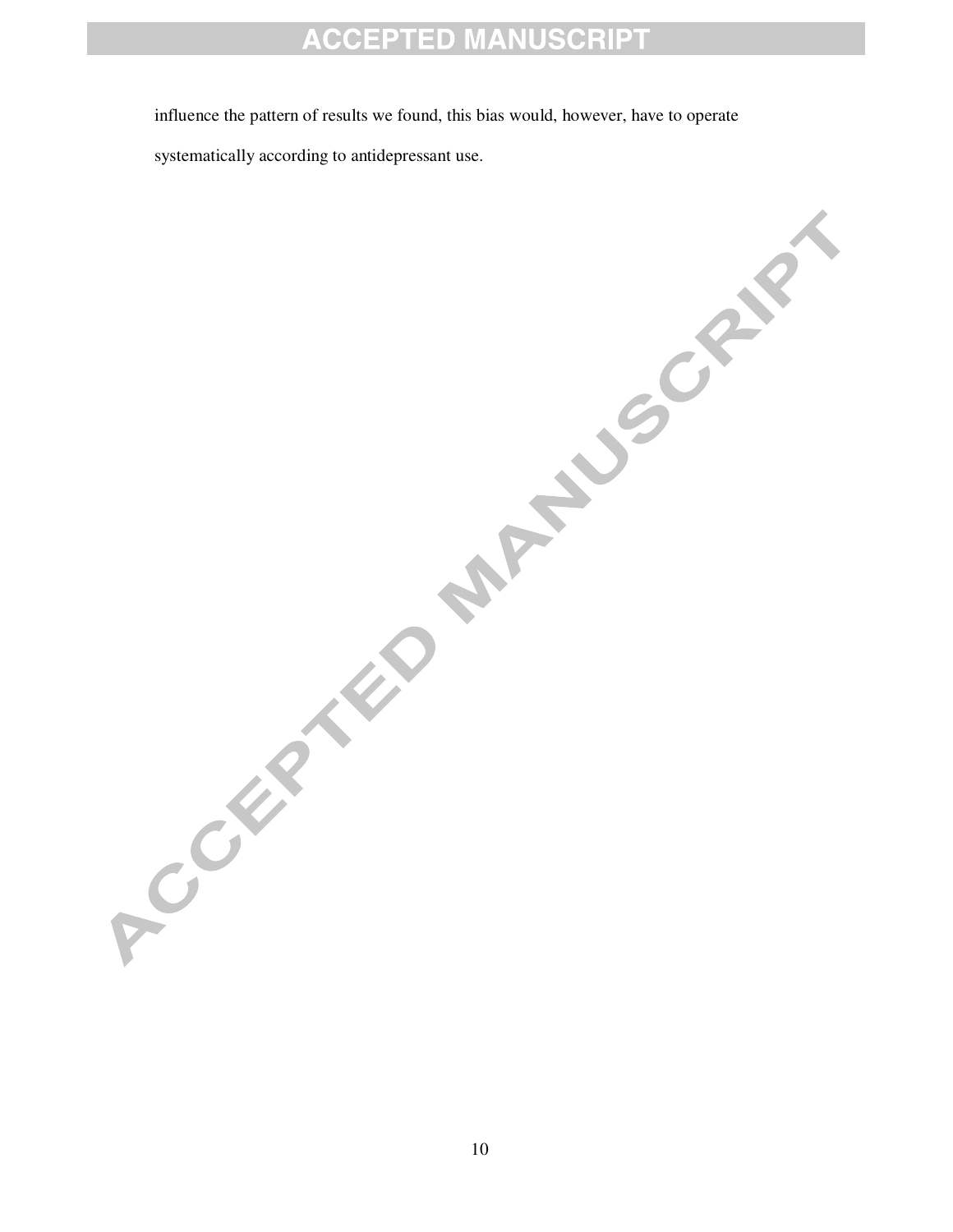#### **Acknowledgements**

**Author contributions:** Dr White had full access to all data in the study and take responsibility for the integrity of the data and the accuracy of the data analysis. *Study concept and design:* Kivimäki, Batty. *Acquisition of data:* White, Batty. *Analysis and interpretation of data:* All authors. *Critical revision of the manuscript for important intellectual content:* All authors. *Statistical analysis:* White. *Obtained funding:* All authors. *Study supervision:* All authors.

**Conflict of interest disclosures:** All authors declare: no support from any organisation for the submitted work; no financial relationships with any organisations that might have an interest in the submitted work in the previous three years; no other relationships or activities that could appear to have influenced the submitted work.

**Funding/ Support:** The preparation of this manuscript was unfunded. Funding for English Longitudinal Study of Ageing is provided by the National Institute of Aging in the United States, and a consortium of UK government departments coordinated by the Office for National Statistics. JW is supported by The Centre for the Development and Evaluation of Complex Interventions for Public Health Improvement, a UKCRC Public Health Research: Centre of Excellence. Funding from the British Heart Foundation, Cancer Research UK, Economic and Social Research Council (ESRC RES-590-28-0005), Medical Research Council, the Welsh Assembly Government and the Wellcome Trust (WT087640MA), under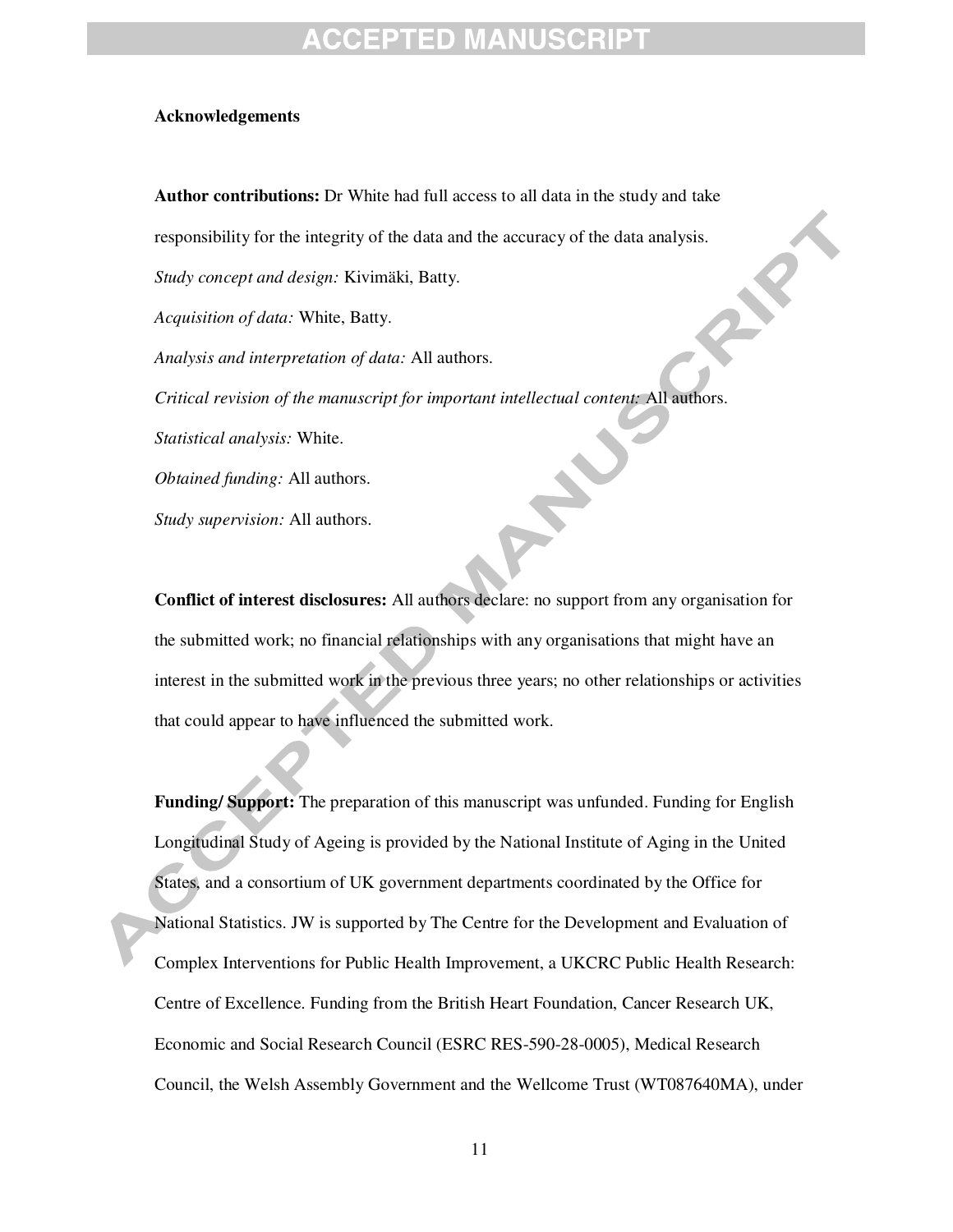the auspices of the UK Clinical Research Collaboration, and the contribution is gratefully acknowledged. MK is supported by the UK Medical Research Council, the Academy of Finland, NordForsk, the Nordic Programme on Health and Welfare and by a professorial fellowship from the Economic and Social Research Council.

**Role of funding source:** Funders had no role in the design and conduct of the study; collection, management, analysis, and interpretation of the data; preparation, review, or approval of the manuscript; and decision to submit the manuscript for publication. **Data sharing:** Users registered with the Economic and Social Data Service (ESDS) have access to the English Longitudinal Study of Ageing datasets, available at www.esds.ac.uk.

**PART** 

ACCEPTED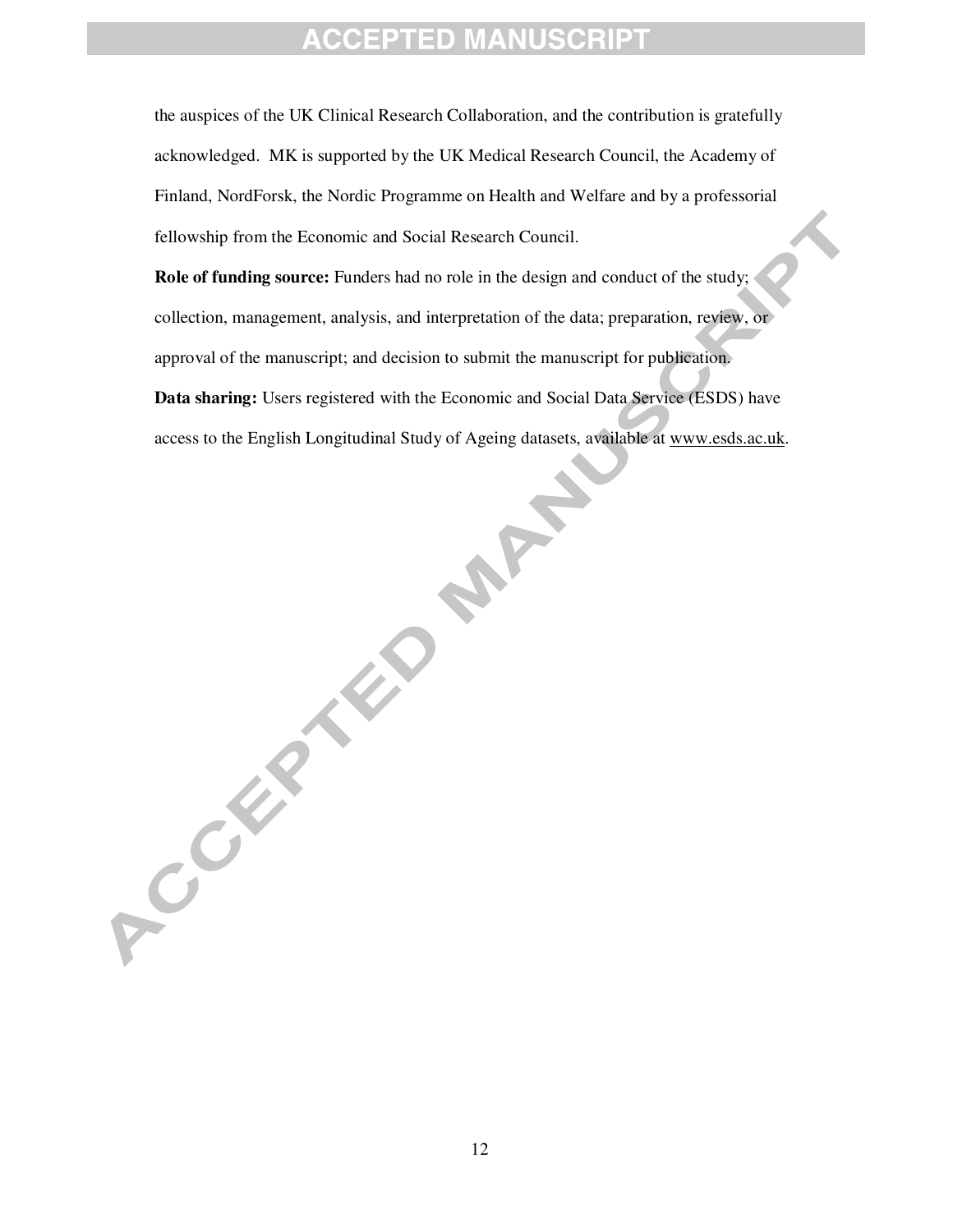#### **References**

- Abbasi, S.-H., Hosseini, F., Modabbernia, A., Ashrafi, M., Akhondzadeh, S., 2012. Effect of celecoxib add-on treatment on symptoms and serum IL-6 concentrations in patients with major depressive disorder: Randomized double-blind placebo-controlled study. Journal of Affective Disorders 141, 308–314. doi:10.1016/j.jad.2012.03.033
- Almeida, O.P., Norman, P., Hankey, G.J., Jamrozik, K., Flicker, L., 2007. The association between C-reactive protein concentration and depression in later life is due to poor physical health: results from the Health in Men Study (HIMS). Psychol Med 37, 1775–1786. doi:10.1017/S0033291707000827
- Bridges, S., Hussey, D., Blake, M., 2012. Technical report (ELSA Wave 6) The dynamics of ageing: Evidence from the English Longitudinal Study of Ageing 2002-12. NatCen.
- British National Formulary (BNF) 61 March 2011 [WWW Document], n.d. URL https://www.tsoshop.co.uk/bookstore.asp?FO=1167771&DI=629716 (accessed 2.29.16).
- Carleton, R.N., Thibodeau, M.A., Teale, M.J.N., Welch, P.G., Abrams, M.P., Robinson, T., Asmundson, G.J.G., 2013. The Center for Epidemiologic Studies Depression Scale: A Review with a Theoretical and Empirical Examination of Item Content and Factor Structure. PLOS ONE 8, e58067. doi:10.1371/journal.pone.0058067
- Douglas, K.M., Taylor, A.J., O'Malley, P.G., 2004. Relationship between depression and Creactive protein in a screening population. Psychosom Med 66, 679–683. doi:10.1097/01.psy.0000138132.66332.85
- Hannestad, J., DellaGioia, N., Bloch, M., 2011. The Effect of Antidepressant Medication Treatment on Serum Levels of Inflammatory Cytokines: A Meta-Analysis. Neuropsychopharmacology 36, 2452–2459. doi:10.1038/npp.2011.132
- Jokela, M., Virtanen, M., Batty, G.D., Kivimäki, M., 2016. Inflammation and Specific Symptoms of Depression. JAMA Psychiatry 73, 87–88. doi:10.1001/jamapsychiatry.2015.1977
- O'Brien, S.M., Scott, L.V., Dinan, T.G., 2006. Antidepressant therapy and C-reactive protein levels. The British Journal of Psychiatry 188, 449–452. doi:10.1192/bjp.bp.105.011015
- Raison, C.L., Rutherford, R.E., Woolwine, B.J., Shuo, C., Schettler, P., Drake, D.F., Haroon, E., Miller, A.H., 2013. A randomized controlled trial of the tumor necrosis factor antagonist infliximab for treatment-resistant depression: the role of baseline inflammatory biomarkers. JAMA Psychiatry 70, 31–41. doi:10.1001/2013.jamapsychiatry.4
- Steptoe, A., Breeze, E., Banks, J., Nazroo, J., 2013. Cohort Profile: The English Longitudinal Study of Ageing. Int. J. Epidemiol. 42, 1640–1648. doi:10.1093/ije/dys168
- Turvey, C.L., Wallace, R.B., Herzog, R., 1999. A Revised CES-D Measure of Depressive Symptoms and a DSM-Based Measure of Major Depressive Episodes in the Elderly. International Psychogeriatrics 11, 139–148. doi:10.1017/S1041610299005694
- Valkanova, V., Ebmeier, K.P., Allan, C.L., 2013. CRP, IL-6 and depression: A systematic review and meta-analysis of longitudinal studies. Journal of Affective Disorders 150, 736–744. doi:10.1016/j.jad.2013.06.004
- Wium-Andersen, M., Ørsted, D., Nielsen, S., Nordestgaard, B., 2013. ELevated c-reactive protein levels, psychological distress, and depression in 73 131 individuals. JAMA Psychiatry 70, 176–184. doi:10.1001/2013.jamapsychiatry.102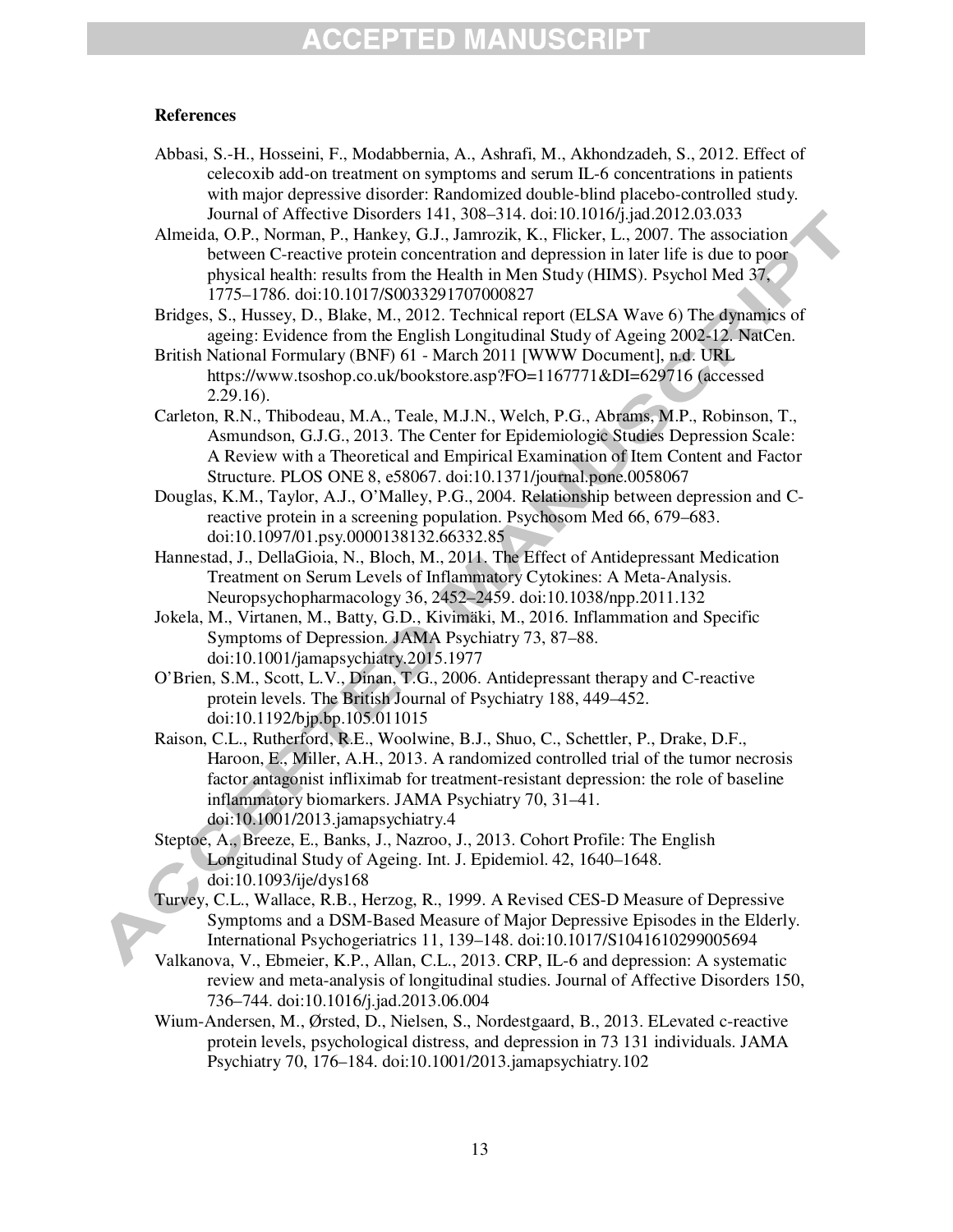|                                      |                              |                       | OR (95% CI) <sup>ab</sup> |                  |
|--------------------------------------|------------------------------|-----------------------|---------------------------|------------------|
| <b>Outcome</b>                       | C-reactive<br>protein (mg/L) | Symptomatic,<br>% (N) | Model 1                   | Model 2          |
| Everything they did was an effort    | 0.10 to 0.79                 | 11.6 (190)            | 1.00 (reference)          | 1.00 (reference) |
|                                      | 0.80 to 1.60                 | 14.9 (215)            | 1.20(0.95, 1.52)          | 1.20(0.94, 1.53) |
|                                      | 1.61 to 3.30                 | 16.2 (230)            | 1.31(1.03, 1.65)          | 1.31(1.03, 1.66) |
|                                      | 3.31 to 157.50               | 24.4 (342)            | 1.97 (1.58, 2.47)         | 1.97(1.56, 2.50) |
| P-trend                              |                              |                       | < 0.001                   | < 0.001          |
| Sleep was restless                   | 0.10 to 0.79                 | 29.5 (485)            | 1.00 (reference)          | 1.00 (reference) |
|                                      | 0.80 to 1.60                 | 32.6(471)             | 1.11 (0.94, 1.30)         | 1.08(0.91, 1.28) |
|                                      | 1.61 to 3.30                 | 33.8 (480)            | 1.15(0.98, 1.35)          | 1.11(0.94, 1.31) |
|                                      | 3.31 to 157.50               | 40.4 (566)            | 1.37(1.16, 1.60)          | 1.30(1.09, 1.54) |
| P-trend                              |                              |                       | 0.002                     | 0.03             |
| Could not get going much of the time | 0.10 to 0.79                 | 11.6 (190)            | 1.00 (reference)          | 1.00 (reference) |
|                                      | 0.80 to 1.60                 | 15.6 (226)            | 1.33(1.06, 1.68)          | 1.28(1.01, 1.62) |
|                                      | 1.61 to 3.30                 | 16.7 (238)            | 1.40(1.11, 1.76)          | 1.31(1.03, 1.66) |
|                                      | 3.31 to 157.50               | 21.9(307)             | 1.60(1.27, 1.99)          | 1.45(1.14, 1.84) |
| P-trend                              |                              |                       | 0.007                     | 0.02             |

#### **Table 1. Association between Quartiles of C-reactive Protein and 'Somatic' Depression Symptoms in the ELSA cohort (N = 5909)**

<sup>a</sup> Model 1 adjusted for age, sex, race/ethnicity, and the sum of all the other depression symptoms besides the outcome symptom, autoimmune and inflammatory disorders: diabetes, rheumatoid arthritis and heart disease; glucocorticoids and beta blockers. Glucocorticoids comprised of Prednisolone, Hydrocortisone, Deltacortril, and Budesonide. Beta blockers comprised of Atenolol, Bisoprolol, Metoprolol, Propranolol Hydrochloride, and Labetalol Hydrochloride

b<br>Model 2 comprised model 1 plus body mass index.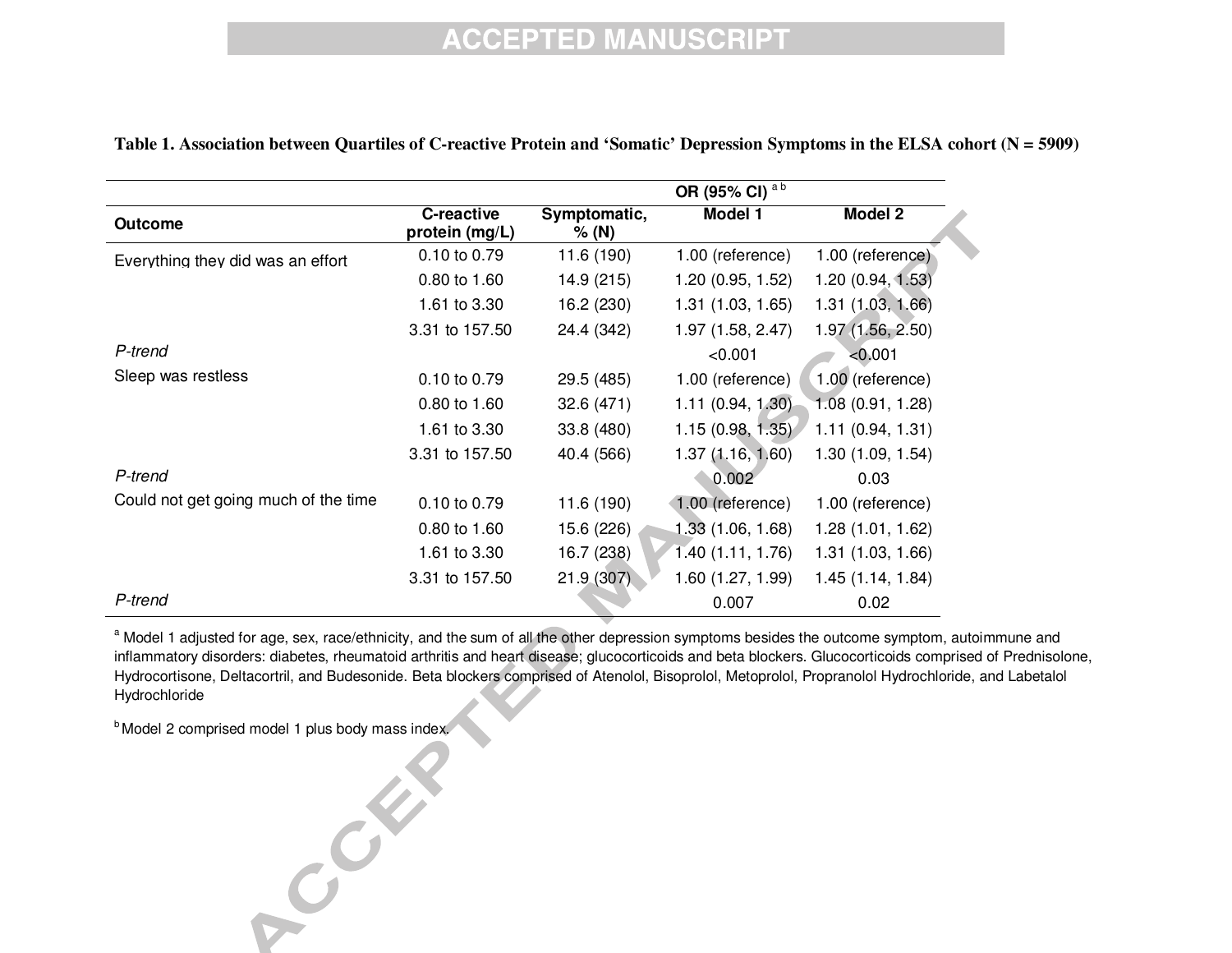|                                      |                              |                       | OR (95% CI) <sup>ab</sup> |                          |  |
|--------------------------------------|------------------------------|-----------------------|---------------------------|--------------------------|--|
| Outcome                              | C-reactive<br>protein (mg/L) | Symptomatic,<br>% (N) | Model 1                   | Model 2                  |  |
| Felt depressed much of the time      | 0.10 to 0.79                 | 8.4 (138)             | 1.00 (reference)          | 1.00 (reference)         |  |
|                                      | 0.80 to 1.60                 | 12.0(174)             | 1.45(1.11, 1.88)          | 1.44(1.11, 1.88)         |  |
|                                      | 1.61 to 3.30                 | 11.8(168)             | 1.37 (1.05, 1.78)         | 1.36 (1.03, 1.78)        |  |
|                                      | 3.31 to 157.50               | 14.1 (197)            | 1.24 (0.96, 1.62)         | 1.23(0.93, 1.63)         |  |
| P-trend                              |                              |                       | 0.03                      | 0.04                     |  |
| Happy much of the time               | 0.10 to 0.79                 | 91.5 (1502)           | 1.00 (reference)          | 1.00 (reference)         |  |
|                                      | 0.80 to 1.60                 | 90.5 (1309)           | 1.02(0.77, 1.34)          | 0.98(0.74, 1.29)         |  |
|                                      | 1.61 to 3.30                 | 90.9 (1290)           | 1.07(0.81, 1.41)          | 1.00(0.75, 1.33)         |  |
|                                      | 3.31 to 157.50               | 89.1 (1248)           | 1.16(0.88, 1.53)          | 1.05(0.78, 1.41)         |  |
| P-trend                              |                              |                       | 0.72                      | 0.96                     |  |
| Lonely much of the time              | 0.10 to 0.79                 | 9.1(149)              | 1.00 (reference)          | 1.00 (reference)         |  |
|                                      | 0.80 to 1.60                 | 9.3(135)              | 0.89(0.70, 1.16)          | 0.89(0.69, 1.16)         |  |
|                                      | 1.61 to 3.30                 | 10.2(144)             | 0.92(0.72, 1.19)          | 0.94(0.72, 1.22)         |  |
|                                      | 3.31 to 157.50               | 13.6 (190)            | 1.05(0.82, 1.34)          | 1.07 (0.82, 1.39)        |  |
| P-trend                              |                              |                       | 0.56                      | 0.53                     |  |
| Enjoyed life much of the time        | 0.10 to 0.79                 | 92.8 (1524)           | 1.00 (reference)          | 1.00 (reference)         |  |
|                                      | 0.80 to 1.60                 | 91.9 (1330)           | 1.03 (0.77, 1.39)         | 0.97(0.72, 1.31)         |  |
|                                      | 1.61 to 3.30                 | 90.8 (1288)           | 0.87(0.66, 1.16)          | 0.78(0.58, 1.05)         |  |
|                                      | 3.31 to 157.50               | 89.8 (1258)           | 1.05(0.79, 1.41)          | 0.90(0.66, 1.22)         |  |
| P-trend<br>Felt sad much of the time | 0.10 to 0.79                 | 15.8 (259)            | 0.57<br>1.00 (reference)  | 0.36<br>1.00 (reference) |  |
|                                      | 0.80 to 1.60                 | 17.1 (248)            | 0.99(0.81, 1.22)          | 1.00(0.81, 1.23)         |  |
|                                      | 1.61 to 3.30                 | 16.2 (230)            | 0.87(0.70, 1.07)          | 0.87(0.70, 1.08)         |  |
|                                      | 3.31 to 157.50               | 19.1 (267)            | 0.83(0.67, 1.03)          | 0.83(0.66, 1.04)         |  |
| P-trend                              |                              |                       | 0.22                      | 0.27                     |  |
| 3                                    |                              |                       |                           |                          |  |

#### **Table 2. Association between Quartiles of C-reactive Protein and 'Psychological' Depression Symptoms in the ELSA cohort (N = 5909)**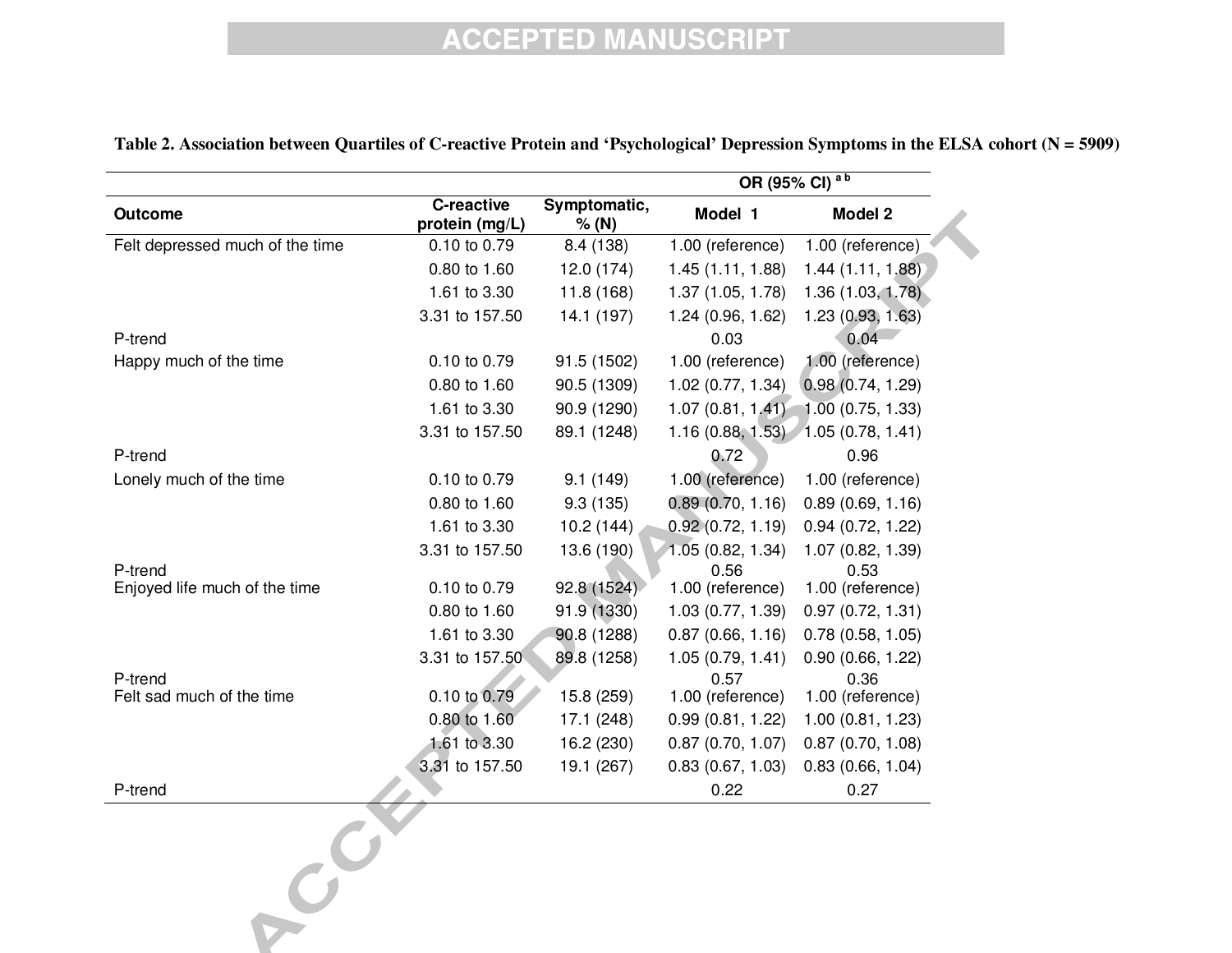<sup>a</sup> Model 1 adjusted for age, sex, race/ethnicity, and the sum of all the other depression symptoms besides the outcome symptom, autoimmune and inflammatory disorders: diabetes, rheumatoid arthritis and heart disease; glucocorticoids and beta blockers. Glucocorticoids comprised of Prednisolone, Hydrocortisone, Deltacortril, and Budesonide. Beta blockers comprised of Atenolol, Bisoprolol, Metoprolol, Propranolol Hydrochloride, and Labetalol Hydrochloride

**PARTIES CRY** 

 $<sup>b</sup>$  Model 2 comprised model 1 plus body mass index.</sup>

Company